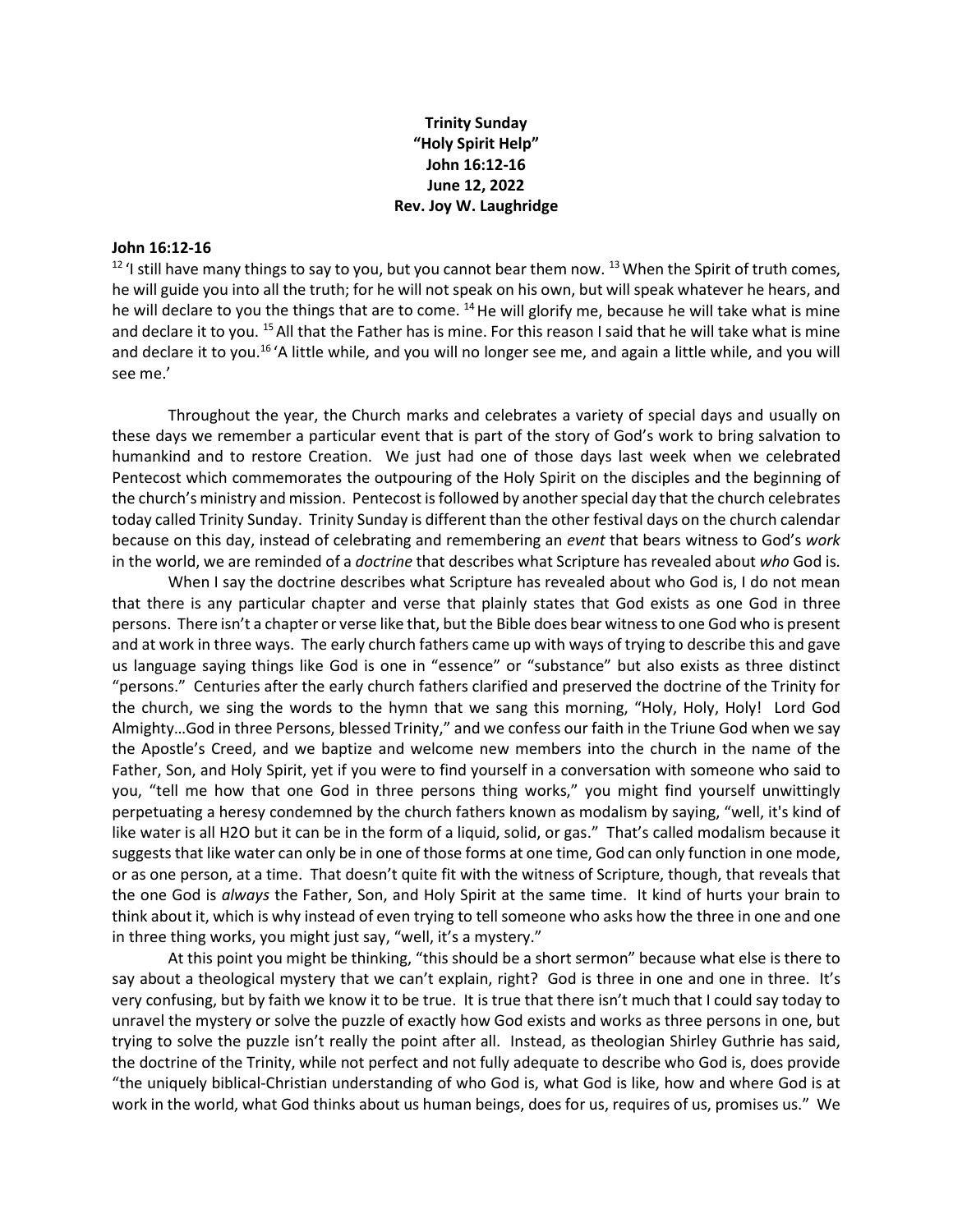want to know who God is, and what God is doing, and what it has to do with us, and when we know these things it leads to a response on our part. That is how the doctrine becomes practical for us. Today, in light of the day- Trinity Sunday- and the Gospel reading for today from John, I want to talk about how the doctrine of the Trinity helps us to know God as transcendent – meaning that God is above, and beyond, and supreme, and other – and also how it helps us to know God as immanent - meaning that God is close and accessible and intimately involved in what is happening both within us and all around us.

I'll start with transcendence because this is really what is behind Trinity Sunday. It isn't a day that was set apart to celebrate a doctrine. It is a day that was set apart as a day to *worship* the God who is described by the doctrine. Of course, every Sunday is a day to worship the Triune God- we don't only acknowledge God as three in one and one in three on Trinity Sunday, but having a day like today does call our attention to the fact that God is indeed mysterious, and incomprehensible, and awesome, and the only right response to that reality is humble and heartfelt adoration and worship directed toward Almighty God. We may not think that we need to be reminded of the fact that God is not like us, and that God is beyond our ability to fully describe and comprehend, but the reality seems to be that humankind is prone to the temptation to make God in our image rather than remembering that it is we who are made in God's image. When this happens, our concept of God has a way of shrinking, and becoming manageable, and all of a sudden our theology becomes superior to the theology of others, and we seem to have perfect clarity about what God is thinking, and what God wants to thinks our neighbor needs to do. We begin to conceive of God as a figure who sounds and acts a lot like some kind of cosmic version of ourselves. The writer Anne Lamott famously said, "You can safely assume you've created God in your own image when it turns out that God hates all the same people you do." One of the simplest and most practical things that the doctrine of the Trinity does is to help us avoid falling into that trap because it reminds us that God is wholly other and beyond the limits of both our human understanding and our control. There are simply things about God that we do not and cannot know, and yet, the Trinity also gives us the assurance that this God who is holy, and other, and transcendent is also the God we can know deeply and intimately even as we are known by God.

Jesusis the person in the Trinity who we think of when we think of God's self-revelation and God's work to bring salvation and restoration to us. We can know God because Jesus came to make Jesus known, and we experience the indwelling presence and power of God through the Holy Spirit. As we think about the works that we associate with God, and Jesus, and the Holy Spirit, it seems like they are each doing three different things and while each does have a unique ministry, Scripture shows that when one is working all are working together. The work that the Father does, is also the work of the Son and the Holy Spirit. The work of the Son, is also the work of the Father and the Spirit. The work of the Spirit is also the work of the Father and the Son. I said earlier that there is not one chapter and verse in Scripture that specifically describes God as one in three and three in one, and yet the Bible does bear witness to the relationship and the unity that I've just described. We see it in our reading from the Gospel of John this morning.

 We have returned to the Upper Room and the night of Jesus's arrest a few times since Easter, and this Scripture takes us there again this morning. Jesus is talking to the disciples about the Holy Spirit who will come to them after he leaves them and returns to the Father. Jesus tells that the Spirit will come and guide them into all truth, and then he says that the Spirit will only speak what the Spirit hears indicating that there won't be any conflict or disagreement between what the Spirit says and what Jesus has to say. Then Jesus describes how the Spirit will take from Jesus what is his, and that what belongs to Jesus comes from God. All three persons, communicating a unified message, with, and among, and through each other - and then extending and sharing what exists within the communion and community of the three with the disciples.

Part of what Jesus promised on that night was that the disciples would learn and understand more later. They weren't ready to hear or understand everything about what would happen to Jesus, or the